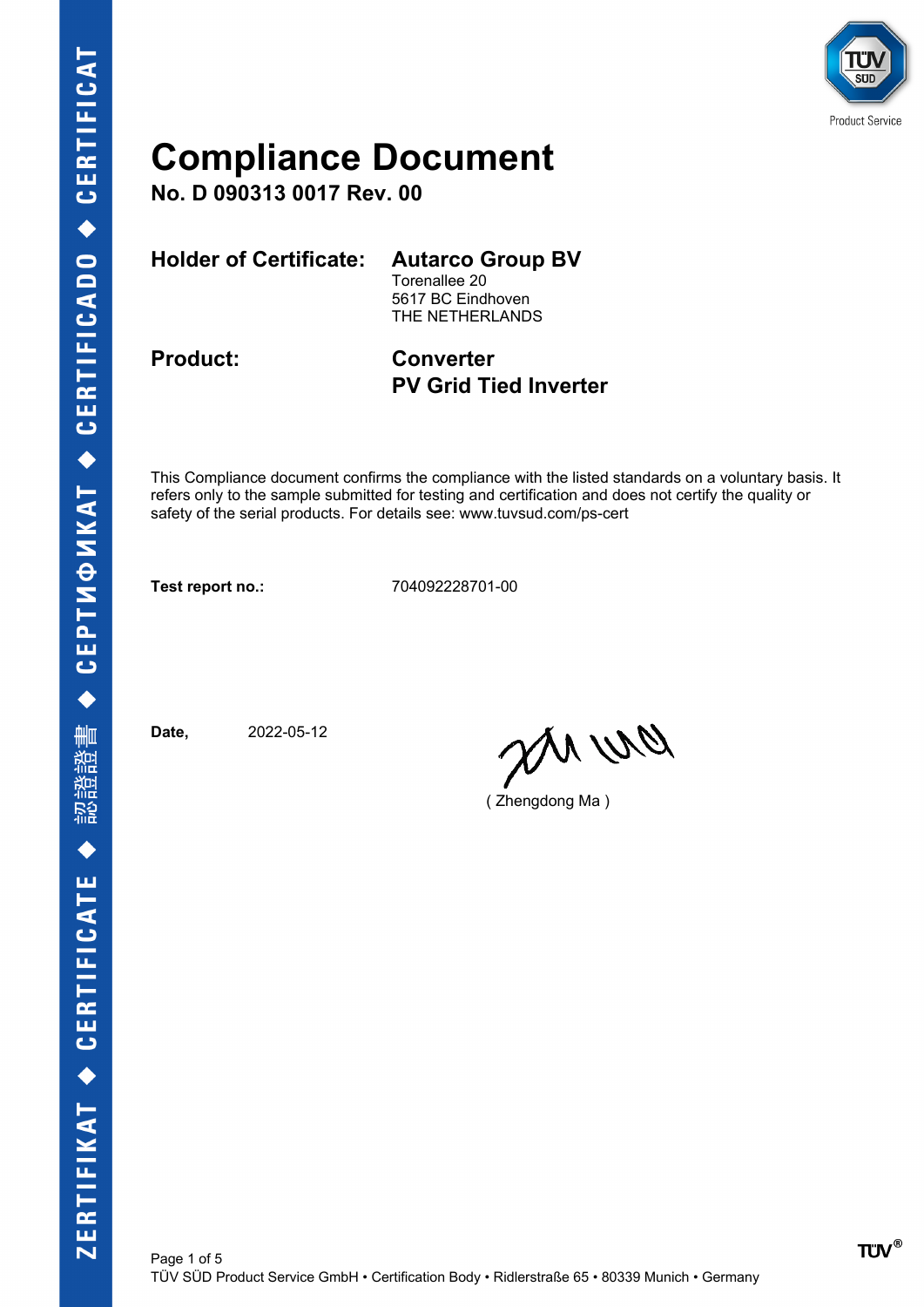

**No. D 090313 0017 Rev. 00**

**Model(s): S2.SX700(S)-MII, S2.SX1000(S)-MII, S2.SX1500(S)- MII, S2.SX2000(S)-MII, S2.SX2500(S)-MII, S2.SX3000(S)-MII, S2.SX3600(S)-MII, S2.SX700-MIII, S2.SX1000-MIII, S2.SX1500-MIII, S2.SX2000-MIII, S2.SX2500-MIII, S2.SX3000-MIII, S2.SX3600-MIII.**

#### **Parameters:**

| PV Input Parameters         |                                                                                                                                                                                                       |  |
|-----------------------------|-------------------------------------------------------------------------------------------------------------------------------------------------------------------------------------------------------|--|
| Max. input voltage:         | d.c. 600 V (S2.SX700(S)-MII, S2.SX1000(S)-MII,<br>S2.SX1500(S)-MII, S2.SX2000(S)-MII, S2.SX2500(S)-MII<br>,S2.SX3000(S)-MII, S2.SX3600(S)-MII)                                                        |  |
| Max. input current:         | d.c. 11 A (S2.SX700(S)-MII, S2.SX1000(S)-MII, S2.SX1500(S)-<br>MII, S2.SX2000(S)-MII, S2.SX2500(S)-MII, S2.SX3000(S)-MII)<br>d.c. 19 A (S2.SX3600(S)-MII)                                             |  |
| Isc PV (absolute maximum)   | d.c. 17.2 A (S2.SX700(S)-MII, S2.SX1000(S)-MII,<br>S2.SX1500(S)-MII, S2.SX2000(S)-MII, S2.SX2500(S)-MII<br>,S2.SX3000(S)-MII)<br>d.c. 30 A (S2.SX3600(S)-MII)                                         |  |
| MPPT voltage range          | d.c. 50-500 V (S2.SX700(S)-MII, S2.SX1000(S)-MII,<br>S2.SX1500(S)-MII)<br>d.c. 80-500 V (S2.SX2000(S)-MII, S2.SX2500(S)-MII<br>,S2.SX3000(S)-MII, S2.SX3600(S)-MII)                                   |  |
| AC.output parameters        |                                                                                                                                                                                                       |  |
| Rated output power          | 700 W (S2.SX700(S)-MII)<br>1000 W (S2.SX1000(S)-MII)<br>1500 W (S2.SX1500(S)-MII)<br>2000 W (S2.SX2000(S)-MII)<br>2500 W (S2.SX2500(S)-MII)<br>3000 W (S2.SX3000(S)-MII)<br>3600 W (S2.SX3600(S)-MII) |  |
| Max. AC output active power | 800 W (S2.SX700(S)-MII)<br>1100 W (S2.SX1000(S)-MII)<br>1700 W (S2.SX1500(S)-MII)<br>2200 W (S2.SX2000(S)-MII)<br>2800 W (S2.SX2500(S)-MII)<br>3300 W (S2.SX3000(S)-MII)<br>3600 W (S2.SX3600(S)-MII) |  |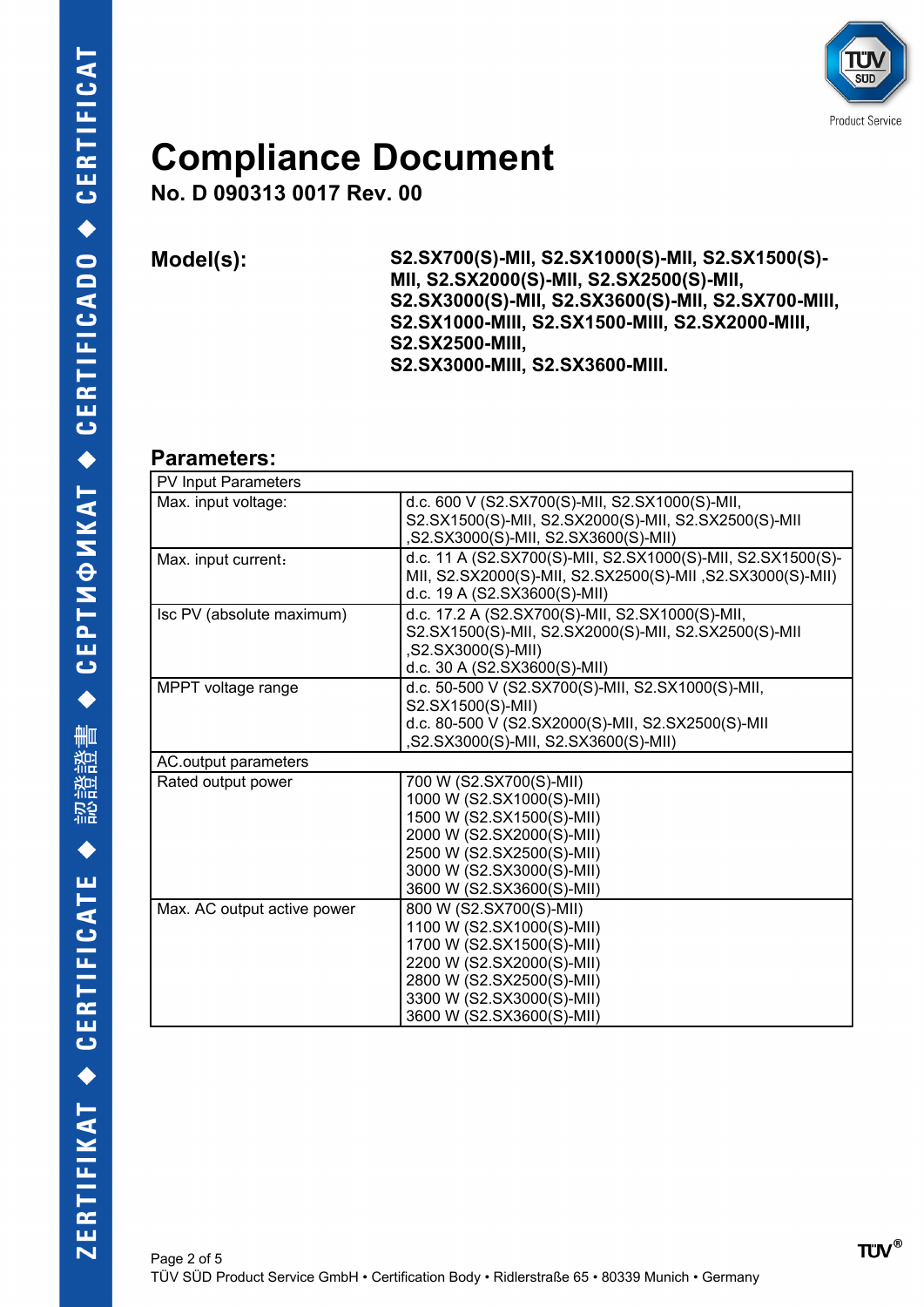

**No. D 090313 0017 Rev. 00**

| Max. AC output apparent power  | 800 VA (S2.SX700(S)-MII)       |
|--------------------------------|--------------------------------|
|                                | 1100 VA (S2.SX1000(S)-MII)     |
|                                | 1700 VA (S2.SX1500(S)-MII)     |
|                                | 2200 VA (S2.SX2000(S)-MII)     |
|                                | 2800 VA (S2.SX2500(S)-MII)     |
|                                | 3300 VA (S2.SX3000(S)-MII)     |
|                                | 3600 VA (S2.SX3600(S)-MII)     |
| Rated grid voltage             | a.c. 230 V                     |
| Rated grid frequency           | 50 Hz                          |
| Max. continuous output current | a.c. 4.4 A (S2.SX700(S)-MII)   |
|                                | a.c. 5.2 A (S2.SX1000(S)-MII)  |
|                                | a.c. 8.1 A (S2.SX1500(S)-MII)  |
|                                | a.c. 10.5 A (S2.SX2000(S)-MII) |
|                                | a.c. 13.3 A (S2.SX2500(S)-MII) |
|                                | a.c. 15.7 A (S2.SX3000(S)-MII) |
|                                | a.c. 16 A (S2.SX3600(S)-MII)   |
| Adjustable $cos(\varphi)$      | $-0.8+0.8$                     |
| <b>Others</b>                  |                                |
| Operating temperature Range:   | $-25$ °C+60 °C                 |
| Protective Class:              |                                |
| Ingress Protection:            | IP65                           |
| Overvoltage Category:          | PV: II, Main: III              |
| Inverter Topology:             | Non-isolated                   |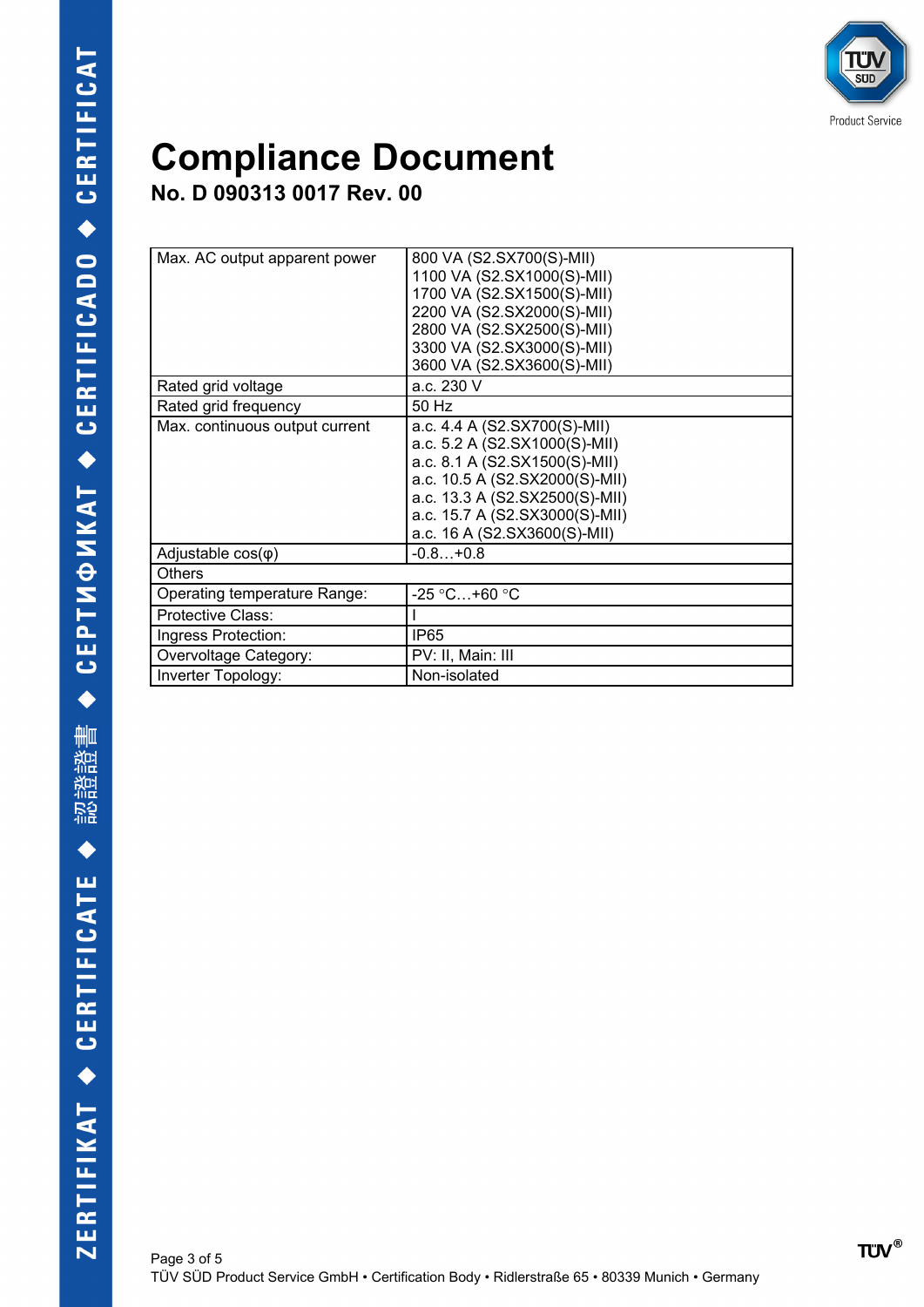

**No. D 090313 0017 Rev. 00**

| <b>PV Input Parameters</b>  |                                                                                                                                                                                         |  |
|-----------------------------|-----------------------------------------------------------------------------------------------------------------------------------------------------------------------------------------|--|
| Max. input voltage:         | d.c. 600 V (S2.SX700-MIII, S2.SX1000-MIII,<br>S2.SX1500-MIII, S2.SX2000-MIII, S2.SX2500-MIII,<br>S2.SX3000-MIII, S2.SX3600-MIII)                                                        |  |
| Max. input current:         | d.c. 14 A (S2.SX700-MIII, S2.SX1000-MIII,<br>S2.SX1500-MIII, S2.SX2000-MIII, S2.SX2500-MIII,<br>S2.SX3000-MIII)<br>d.c. 19 A (S2.SX3600-MIII)                                           |  |
| Isc PV (absolute maximum)   | d.c. 22 A (S2.SX700-MIII, S2.SX1000-MIII,<br>S2.SX1500-MIII, S2.SX2000-MIII, S2.SX2500-MIII,<br>S2.SX3000-MIII)<br>d.c. 30 A (S2.SX3600-MIII)                                           |  |
| MPPT voltage range          | d.c. 50-500 V (S2.SX700-MIII, S2.SX1000-MIII,<br>S2.SX1500-MIII)<br>d.c. 80-500 V (S2.SX2000-MIII, S2.SX2500-MIII,<br>S2.SX3000-MIII, S2.SX3600-MIII)                                   |  |
| AC output parameters        |                                                                                                                                                                                         |  |
| Rated output power          | 700 W (S2.SX700-MIII)<br>1000 W (S2.SX1000-MIII)<br>1500 W (S2.SX1500-MIII)<br>2000 W (S2.SX2000-MIII)<br>2500 W (S2.SX2500-MIII)<br>3000 W (S2.SX3000-MIII)<br>3600 W (S2.SX3600-MIII) |  |
| Max. AC output active power | 770 W (S2.SX700-MIII)<br>1100 W (S2.SX1000-MIII)<br>1650 W (S2.SX1500-MIII)<br>2200 W (S2.SX2000-MIII)<br>2750 W (S2.SX2500-MIII)<br>3300 W (S2.SX3000-MIII)<br>3600 W (S2.SX3600-MIII) |  |